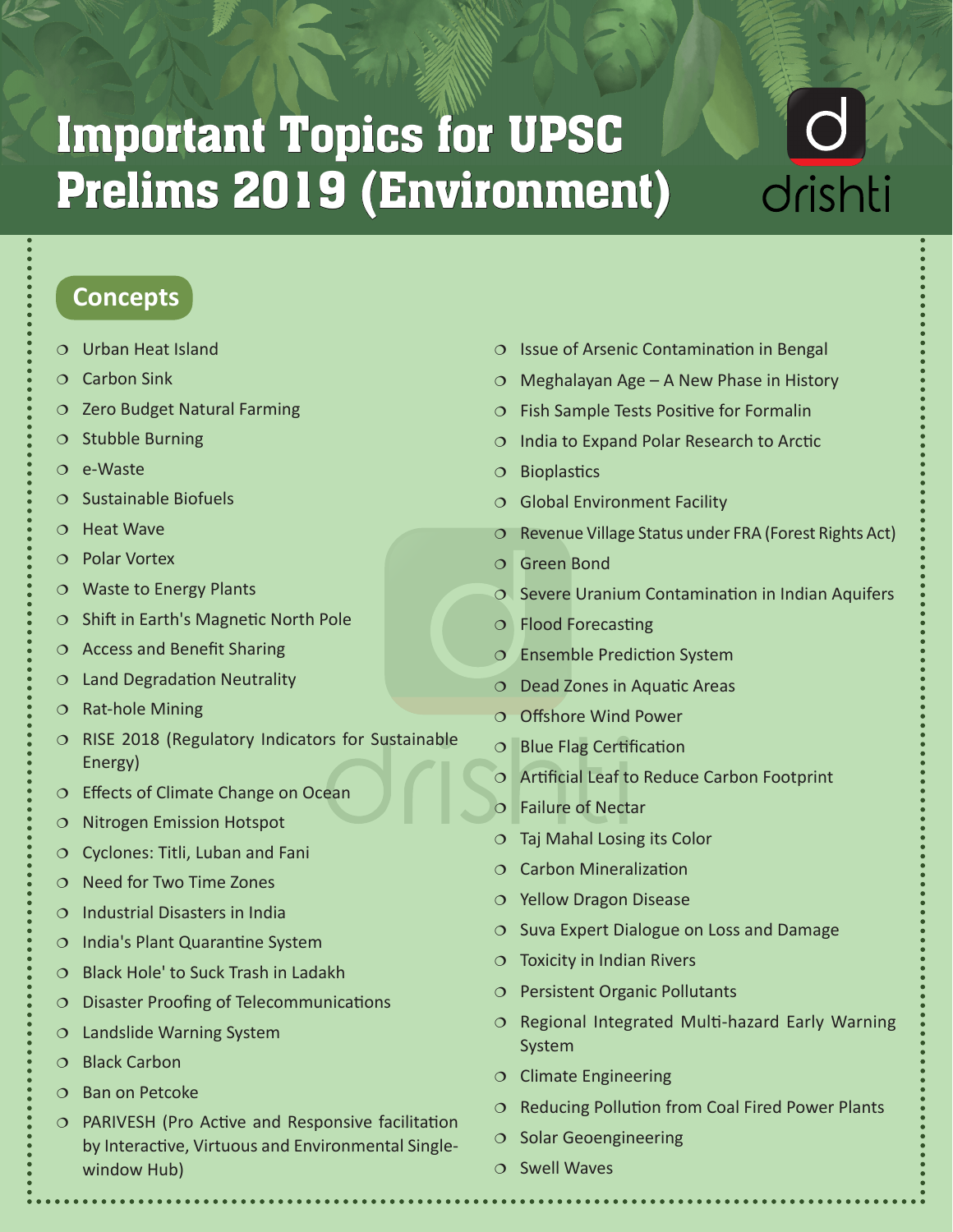### **Schemes/Reports/ Conferences/Conventions**

- World Sustainable Development Summit
- $\circ$  ASH TRACK Mobile App
- $O$  India State of Forest Report
- $O$  Dust Mitigation Plan
- $\circ$  Super Efficient Air Conditioning Programme
- Coastal Regulation Zone Notification 2018
- $O$  National Clean Air Programme
- $O$  India Submits Sixth National Report to the CBD (Convention of Biological Diversity)
- $\circ$  India Submits Second Biennial Update Report to **UNFCCC**
- World Energy Outlook 2018
- Alliance to End Plastic Waste
- Large Forest Fire Monitoring Programme
- $O$  National Action Plan for Conservation of Migratory **Birds**
- Global Solar Council
- Task Force Recommendations on Curbing Pollution in Delhi-NCR
- O COP 24 in Katowice, Poland
- $\circ$  Seabed 2030: Mapping of Seafloor
- $O$  Clean Sea 2018 (Regional Level Marine Oil Pollution Response Exercise )
- WWF's (World Wildlife Fund's) Living Planet Report
- $\circ$  Global Cooling Innovation Summit
- $O$  INSPIRE 2018 (International Symposium to Promote Innovation & Research in Energy Efficiency)
- $\circ$  Talanova Dialogue Synthesis Report and Yearbook of Global Climate Action 2018
- Montreal Protocol Assessment
- O Atmosphere and Climate Research-Modelling Observing Systems and Services (ACROSS)
- Palau Bans Sunscreen Products
- O STAPCOR-2018 (The International Conference on Status and Protection of Coral Reefs)
- O CORSIA (Carbon Offsetting and Reduction Scheme for International Aviation)
- $O$  Report on e-Waste Recycling
- NGT Quashes EIA (Environment Impact Assessment) Amendments
- Graded Response Action Plan
- UNESCO Global Geoparks Network Status
- O Global Wetland Outlook Report
- Green Climate Fund
- O Methanol Cooking Stove Pilot Project
- $O$  India's First Soil Moisture Map
- $\circ$  Global Soil Biodiversity Atlas
- $\circ$  Treaty to Protect High Seas
- O-SMART
- O India's National Redd+ Strategy
- World Ozone Day and ICAP (India Cooling Action Plan)
- O CPCB Audit on River Pollution
- $\circ$  Sustainable Development in Indian Himalayan Region
- World Biofuel Day
- Earth Overshoot Day
- Ganga Vriksharopan Abhiyan & Ganga Prahari
- $O$  BEE (Bureau of Energy Efficiency) recommendations for ACs
- $\circ$  Recovery Programme for Wildlife Species
- $O$  Sagar Nidhi
- O Deep Ocean Mission
- $\circ$  Clean Air India Initiative
- Green Skill Development Programme
- Mission Innovation Ministerial
- $\circ$  South Asia Wildlife Enforcement Network (SAWEN)
- $O$  National Policy on Biofuels 2018
- $\circ$  Scheme for Biomass Based Cogeneration Projects
- $O$  Plastic Waste Management (Amendment) Rules 2018
- $\circ$  Eighth Regional 3R (Reduce, Reuse, and Recycle) Forum in Asia and Pacific
- Van Dhan Vikas Kendra
- $\circ$  International Energy Forum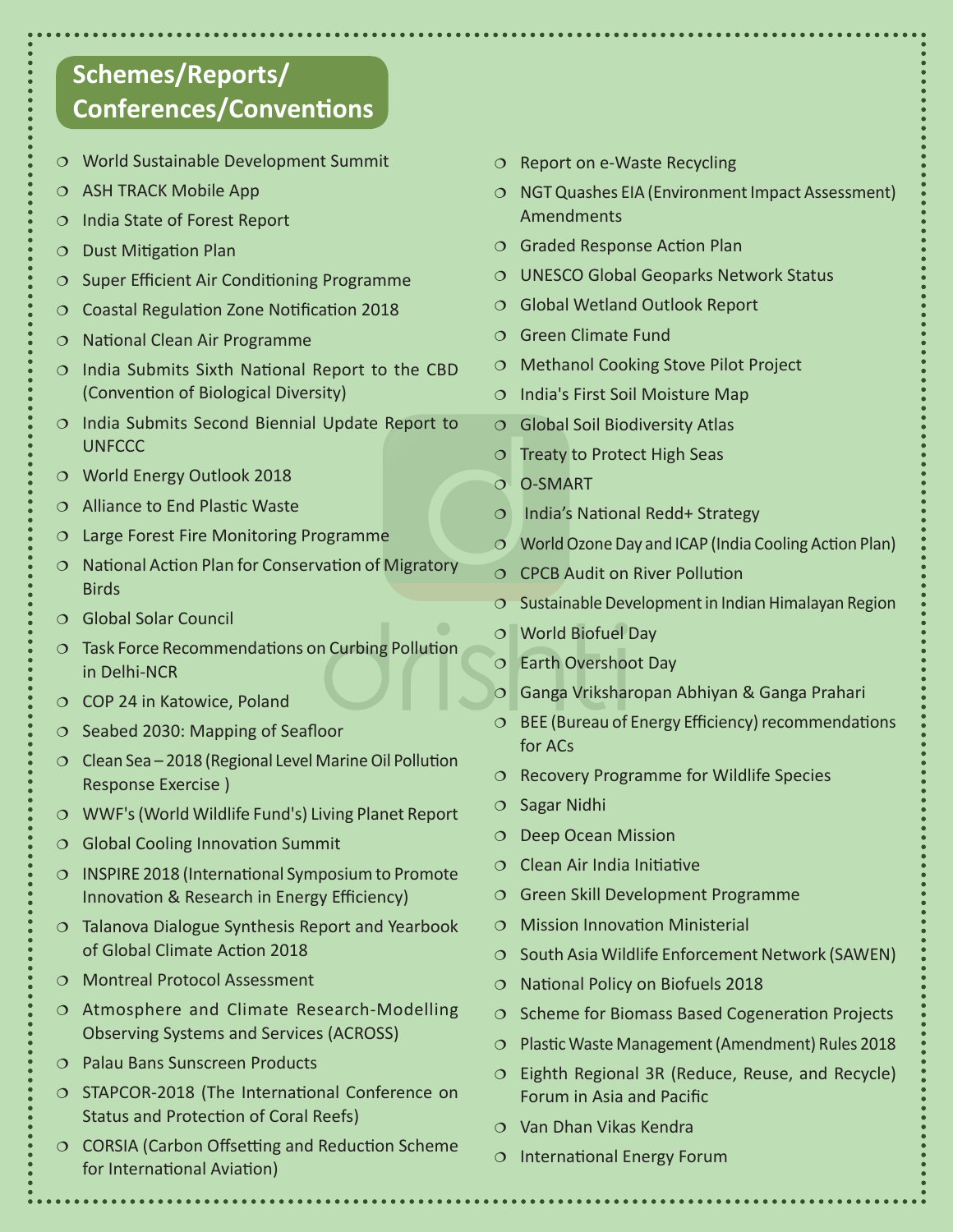- Maharashtra Project on Climate Resilient Agriculture
- O Greenco Rating
- $O$  Asia Pacific Regional Workshop of UNCCD (United Nations Convention to Combat Desertification) held in New Delhi
- $\circ$  State of the World's Birds 2018 Report
- $\circ$  International Conference on Sustainable Biofuel
- Government Sets Target of 35% Pollution Cut for 100 Cities
- O Brazzaville Declaration to Protect World's Largest Tropical Peatland in Congo Basin
- $O$  National Biogas and Manure Management Programme
- One Planet One City Challenge of WWF
- $\circ$  Kerala's Energy-Positive Campus

#### **Conservation**

- $O$  Bellandur Lake
- Floating Treatment Wetland
- O Olive Ridley Nest
- World Wetlands Day
- O Stocktaking Conference on Tiger Conservation
- $\circ$  Asiatic Lion Conservation Plan
- $\degree$  "India to host 13<sup>th</sup> Conference of Parties (COP) of the Convention on the Conservation of Migratory Species of Wild Animals(CMS) in 2020"
- $O$  Decrease in Population of River Dolphins
- O Sarus Crane, North Indian Rosewood, Mugger Crocodile, Humpback Dolphins, Great Indian Bustard
- O Asian Water Bird Census, 2019
- $O$  Iran Sees Revival of Lake Urmia
- $\circ$  Protect the Pollinators
- Greater Flamingoes/Sri Lankan Frogmouth/Hog Deer
- Lion Deaths blamed on CDV (Canine Distemper Virus)
- O Hornbill Watch
- $\circ$  Black Spotted Turtle Trade in Asia Report
- $\circ$  Earmarking Eco Sensitive Area
- $O$  Banni Grassland
- Eurasian Otter
- $\circ$  Green Tribunal steps in to Conserve Western Ghats
- $\circ$  South Asia's Hotspots: World Bank Report
- $\circ$  System of Air Quality and Weather Forecasting (SAFAR)
- $\circ$  Hindu Kush Himalayan Assessment Study
- WAYU (Wind Augmentation Purifying Unit)
- Centre reconstitutes Environment Pollution (Prevention and Control) Authority
- $O$  Protection of Plant Varieties and Farmers Rights (PPV&FR) Act, 2001
- Pradhan Mantri JI-VAN (Jaiv Indhan-Vatavaran Anukool Fasal Awashesh Nivaran) Yojana
- National Compensatory Afforestation Fund Management and Planning Authority (NCAFMPA)
- Withdrawal of Japan from International Whaling Commission
- $\Omega$  Indian Sunderbans A Wetland of International Importance
- Elephant Bird: Vorombe Titan
- $\circ$  Khangchendzonga Included in the World Heritage Network of Biosphere Reserves
- $O$  Cheetah Re-introduction Project
- New Elephant Reserve: Singphan Elephant Reserve in Nagaland
- $\circ$  The National Wildlife Genetic Resource Bank
- $\circ$  Nilgiri Tahr Threatened Due to Climate Change
- $O$  New Wasp Species Discovered
- Four Endangered Species on Recovery List
- Harrier Birds
- $\circ$  Red Sanders not Endangered Anymore
- Neelakurinji Flowers
- $\circ$  Indus Dolphin (Bhulan)
- $O$  Black Panther
- Gaj Yatra
- $\circ$  The Terrapin Races Against Extinction in The World
- $O$  Conservation Assured Tiger Standards
- $\circ$  Rise in Rhino Population in Kaziranga
- $\circ$  Legal Entity Status for All Animals
- O KELP Forest